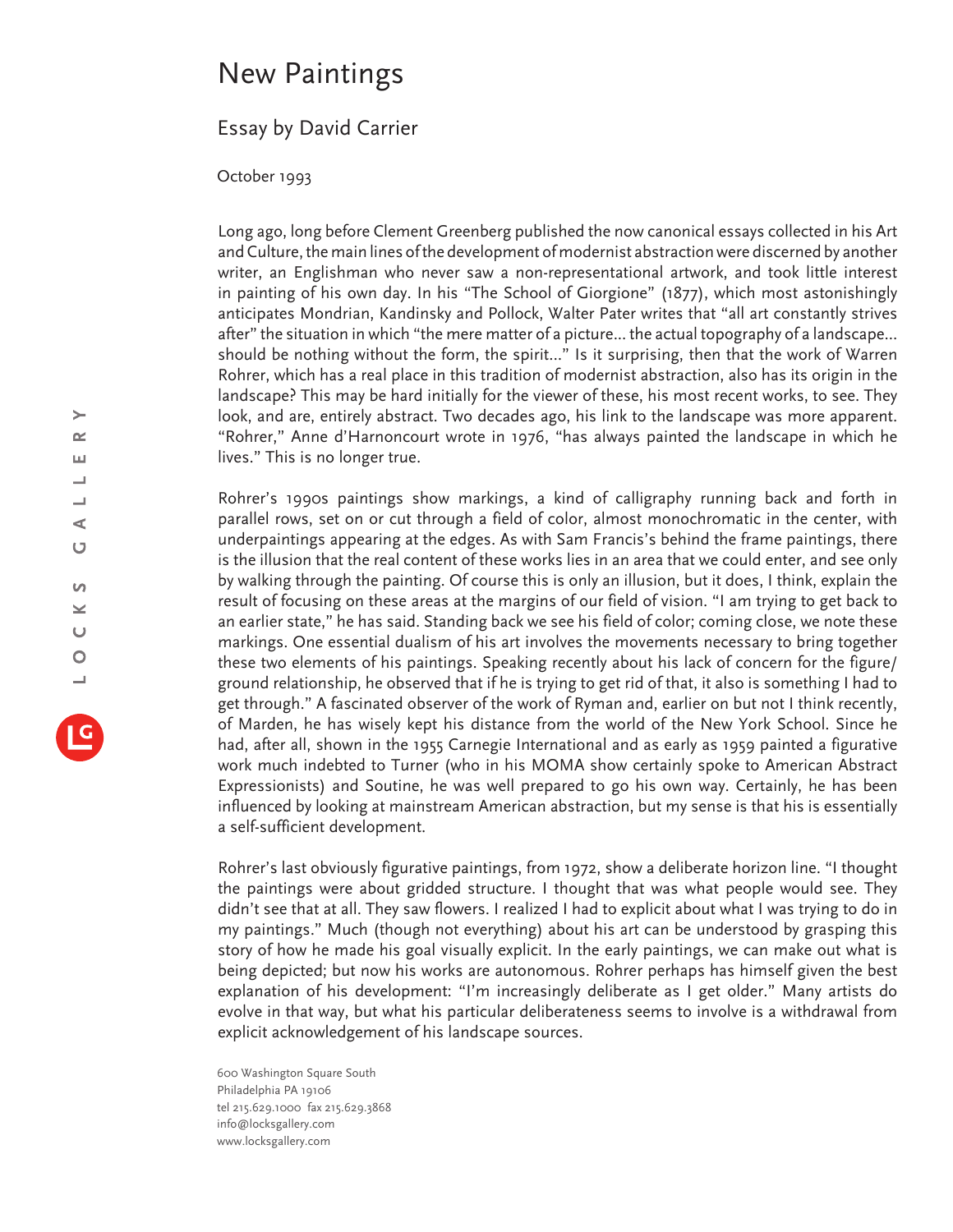In his part, this deliberate withdrawal is determined by how he chooses to deal with the viewer's expectations. Titles are a real issue for present-day abstract artists. David Reed very rarely uses titles; Sean Scully always does. They are very different abstract painters but they face the same problem. By attributing an explicit expressive 'meaning' to a painting, titles tend too often to suggest that artworks contain hidden images; they threaten, always, to turn abstractions into figurative works. Rohrer's recent painting is, I believe, concerned with blocking any such too explicit associations. His personal way of handling this problem is interesting. Rohrer's double panels are untitled; the single ones have titles. Back and Forth moves the marks back and forth, imitating boustrophedon, the Greek writing technique which moves across the page and back, left to right, then writing right to left. And the diptychs inevitably achieve such a 'doubleness', even without cues about such movements, when we look back and forth, left and right, then doubling back.

In a phrase I admire a lot, Steven Z. Levine writes of "the twin fields of (Rohrer's) art, the planted Lancaster County of his ancestral youth and the painted color fields of his first maturity in abstract art of the 1960s, identifies, I believe, his ultimate attachment to the countryside which originally inspired his art. And his separation from it, for while Rohrer's paintings are often beautiful, neither their colors nor his drawing could be called pretty. "I think the One Two," he said to me, "skirts the issue of being pretty. I hope it escapes being pretty." His colors, poised between attractive natural color and artificial city paint, always are remarkably singular. If he owed something to Bonnard and, in his earlier work, to Milton Avery, to whom he painted a remarkable tribute, ultimately he has become a highly personal colorist. This is why his colors as also his color relationships, always look obviously unnatural.

Does speaking, as I am inclined to do, of his drawn marks as coming to the surface imply that they were always there underneath? In fact, Rohrer embeds his marks into a wet ground, from which they appear to emerge. In the early paintings, these marks depicted; now, become autonomous, they are drawn through from paper. Renaissance artists transferred their designs using cartoons; Rohrer rubs through one part of his images onto the painted surface. Rohrer's drawing is, characteristically, a small gesture. Not graceful, not sweeping, it is a pointilist stroke; a movement smaller than that of the harvesting farmer's scythe, which is graceful, it might be compared with the little chopping gesture made by a worker using a hoe. But while farming is essentially a repetitive activity, a form of manual labor, serious painting, of course, is not. "When I think of it in terms of repeating the thought or even repeating the size, I think of a violation of something. I can't accept a violation of the individuality of the piece." However concerned he is to build upon his earlier achievements, Rohrer never repeats himself. He never returns to the past. I am sure that this is why he, like many artists, finds painting a risky activity. Faith is needed. "Going a certain direction, I won't know until I get there what is to be found."

Too much, perhaps, can too easily be said about Rohrer's relationship with New York abstract painting. More is to be learned, I suspect, by reflecting upon his passionate admiration for Bruegel especially for the great harvest scene in the Metropolitan Museum of Art. Its deeply contented landscape, with the resting workers, shows a theme which is close to the heart of Rohrer's own relationship with the land. In response, in large part, to Greenberg's determinedly materialistic account of abstract painting, a lot was said about the potential spiritual qualities of abstract painting. Certainly, Rohrer's devotion to the Pennsylvania countryside he loves, however great the obvious distance of his recent paintings from any definite reference to nature, may show a religious respect for the land. And the creative work needed for crafting these pictures

600 Washington Square South Philadelphia PA 19106 tel 215.629.1000 fax 215.629.3868 info@locksgallery.com www.locksgallery.com